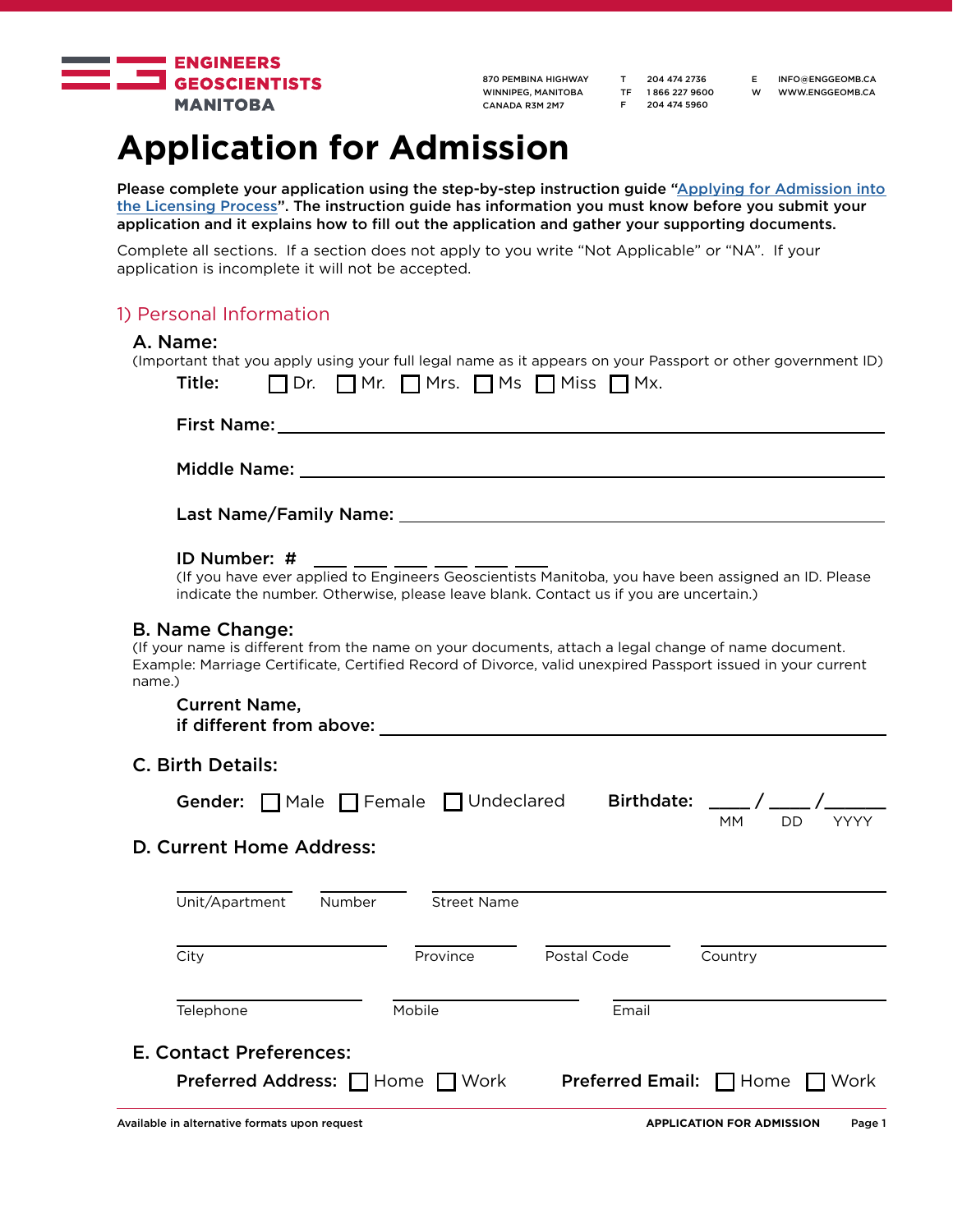| <b>ENGINEERS</b><br><b>GEOSCIENTISTS</b><br><b>MANITOBA</b>            |                                                  | 870 PEMBINA HIGHWAY<br>WINNIPEG, MANITOBA<br>CANADA R3M 2M7                                                                                                                                                                                                                                                                                                                                                                                                                                                                       | T<br>TF<br>F | 204 474 2736<br>1866 227 9600<br>204 474 5960 | Е<br>w | INFO@ENGGEOMB.CA<br>WWW.ENGGEOMB.CA<br>Reference step-by-step for instructions |
|------------------------------------------------------------------------|--------------------------------------------------|-----------------------------------------------------------------------------------------------------------------------------------------------------------------------------------------------------------------------------------------------------------------------------------------------------------------------------------------------------------------------------------------------------------------------------------------------------------------------------------------------------------------------------------|--------------|-----------------------------------------------|--------|--------------------------------------------------------------------------------|
| 2) Application Type                                                    |                                                  |                                                                                                                                                                                                                                                                                                                                                                                                                                                                                                                                   |              |                                               |        |                                                                                |
| A. Please check one:                                                   | Engineer                                         | Geoscientist                                                                                                                                                                                                                                                                                                                                                                                                                                                                                                                      |              |                                               |        |                                                                                |
| I am applying for:                                                     |                                                  |                                                                                                                                                                                                                                                                                                                                                                                                                                                                                                                                   |              |                                               |        |                                                                                |
| <b>Academic Assessment</b>                                             |                                                  | Internationally Educated Engineer or Geoscientist                                                                                                                                                                                                                                                                                                                                                                                                                                                                                 |              |                                               |        | Canadian Geoscience                                                            |
| Intern (EIT/GIT)                                                       |                                                  |                                                                                                                                                                                                                                                                                                                                                                                                                                                                                                                                   |              |                                               |        |                                                                                |
| First Time                                                             | Reinstatement                                    |                                                                                                                                                                                                                                                                                                                                                                                                                                                                                                                                   |              |                                               |        |                                                                                |
| <b>Professional Member</b><br><b>Canadian Mobility</b>                 |                                                  |                                                                                                                                                                                                                                                                                                                                                                                                                                                                                                                                   |              |                                               |        |                                                                                |
| <b>Company Registration</b><br>statements below.<br>before processing. |                                                  | If you are applying as a Temporary Licensee OR a Professional Member, you MUST answer the<br>Please review www.EngGeoMB.ca/CompanyRegistration.html including the FAQs.<br>Individual and company registration is done concurrently, so delays in providing required<br>responses regarding one item may result in delays in processing the other item. Please respond<br>to our correspondence promptly. All applications and explanations are subject to approval<br>My employer HAS a Certificate of Authorization in Manitoba |              |                                               |        |                                                                                |
| $\blacksquare$ No                                                      |                                                  | $\blacksquare$ Yes, Certificate of Authorization #                                                                                                                                                                                                                                                                                                                                                                                                                                                                                |              |                                               |        |                                                                                |
|                                                                        |                                                  | My employer REQUIRES a Certificate of Authorization in Manitoba                                                                                                                                                                                                                                                                                                                                                                                                                                                                   |              |                                               |        |                                                                                |
| Yes                                                                    | Not Certain                                      |                                                                                                                                                                                                                                                                                                                                                                                                                                                                                                                                   |              |                                               |        |                                                                                |
|                                                                        | a separate (*.pdf) sheet with this application.  | If Yes, send a Certificate of Authorization application as soon as possible.<br>If Not Certain, include a written explanation, with your name and employers full name on                                                                                                                                                                                                                                                                                                                                                          |              |                                               |        |                                                                                |
| <b>US Temporary Licence</b>                                            |                                                  | This only applies to US PE applicants. Must complete Company Registration section above.                                                                                                                                                                                                                                                                                                                                                                                                                                          |              |                                               |        |                                                                                |
| First Time                                                             | Renewal                                          | US Mobility (Must meet requirements as listed in the<br>step-by-step instructions)                                                                                                                                                                                                                                                                                                                                                                                                                                                |              |                                               |        |                                                                                |
| <b>Specified Scope of Practice</b>                                     | Please indicate which path you are applying for: |                                                                                                                                                                                                                                                                                                                                                                                                                                                                                                                                   |              |                                               |        |                                                                                |
|                                                                        | <b>Inter Association Mobility</b>                |                                                                                                                                                                                                                                                                                                                                                                                                                                                                                                                                   |              |                                               |        |                                                                                |
|                                                                        |                                                  | Accredited degree with a minimum of 4 years in scope experience (Path 1 or 2)                                                                                                                                                                                                                                                                                                                                                                                                                                                     |              |                                               |        |                                                                                |
|                                                                        |                                                  | Non accredited degree with 15 years in scope experience (Path 3)                                                                                                                                                                                                                                                                                                                                                                                                                                                                  |              |                                               |        |                                                                                |
|                                                                        |                                                  |                                                                                                                                                                                                                                                                                                                                                                                                                                                                                                                                   |              |                                               |        |                                                                                |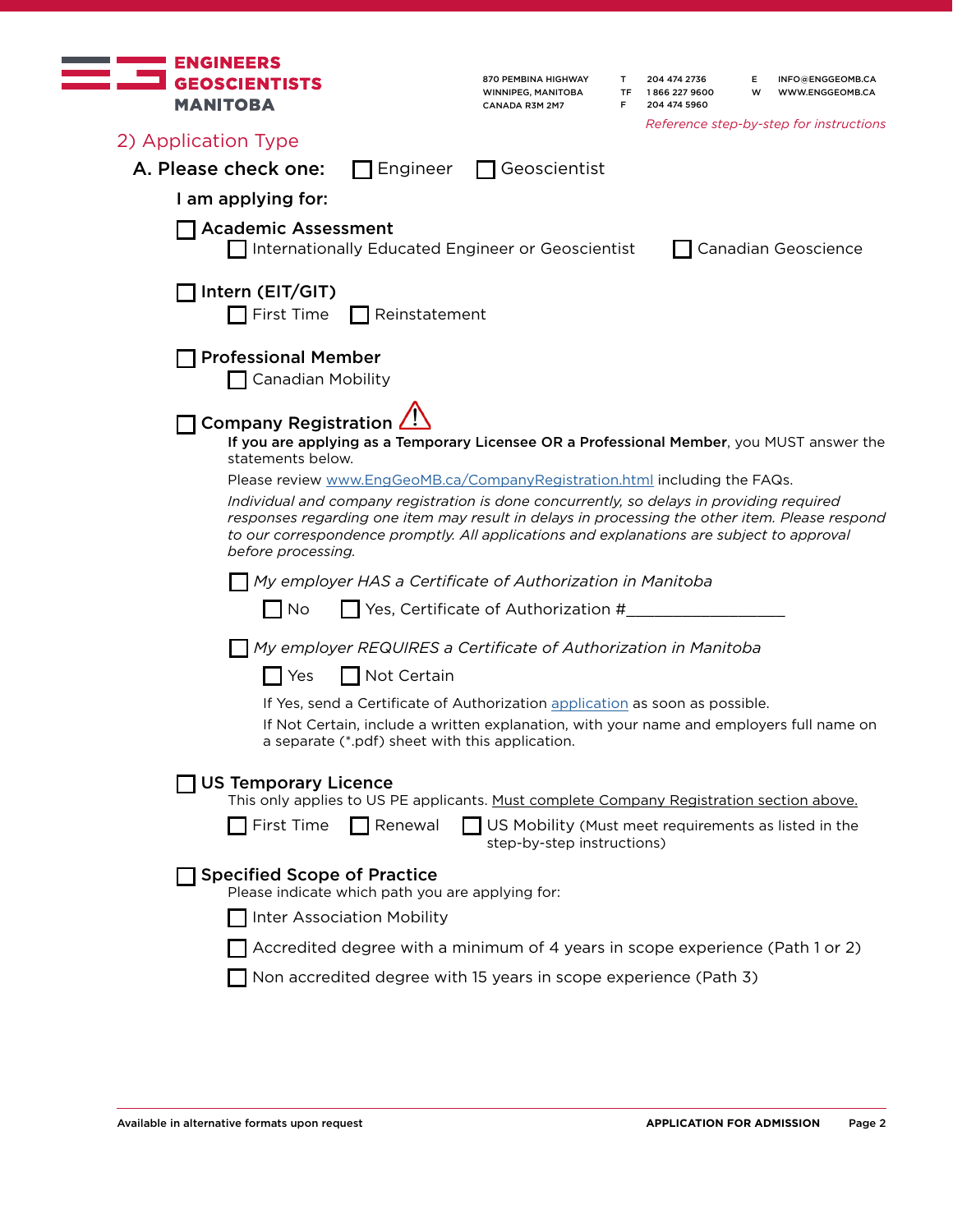

B. Please indicate your discipline:

| 870 PEMBINA HIGHWAY |
|---------------------|
| WINNIPEG. MANITOBA  |
| CANADA R3M 2M7      |

T 204 474 2736 TF 1 866 227 9600 F 204 474 5960

E INFO@ENGGEOMB.CA W WWW.ENGGEOMB.CA

*Reference step-by-step for instructions*

| <b>Engineering Discipline:</b>        |                                   |                                    |
|---------------------------------------|-----------------------------------|------------------------------------|
| Agricultural/Biosystems/              | $\Box$ Environmental Engineering  | Mining and Mineral                 |
| Bioresource/Food Engineering          | $\Box$ Forest Engineering         | Processing Engineering             |
| Biomedical/Biochemical<br>Engineering | <b>Geological Engineering</b>     | Naval Architectural<br>Engineering |
| <b>Building Engineering</b>           | <b>Geomatics Engineering</b>      | Petroleum Engineering              |
| $\Box$ Chemical Engineering           | Industrial Engineering            | Software Engineering               |
| $\Box$ Civil Engineering              | $\blacksquare$ Marine Engineering | $\Box$ Structural Engineering      |
| Computer Engineering                  | Mechanical Engineering            | Other:                             |
| $\blacksquare$ Electrical Engineering | Mechatronics Engineering          |                                    |
| $\Box$ Engineering Physics            | $\Box$ Metallurgical Engineering  |                                    |
| <b>Geoscience Discipline:</b>         |                                   |                                    |
| Geology                               | Geophysics                        | ∩ther:                             |
| <b>Environmental Geology</b>          |                                   |                                    |

C. If the discipline of your undergraduate degree is NOT the same as the discipline you have been practicing, please provide details:

| 3) Citizenship/Immigration Status                                                                                   |
|---------------------------------------------------------------------------------------------------------------------|
| A. Citizenship/Immigration status in Canada:<br>Please review the policy infomation at www.cic.gc.ca/english/study. |
| <b>Canadian Citizen</b>                                                                                             |
| <b>Work Permit</b>                                                                                                  |
| <b>Study Permit</b>                                                                                                 |
| <b>Permanent Resident (PR)</b> Year admitted to Canada: ______________________________                              |
| Refugee                                                                                                             |
| <b>US Citizen</b>                                                                                                   |
| Manitoba Provincial Nominee Program (MPNP) Certificate of Nomination                                                |
| Other: __________                                                                                                   |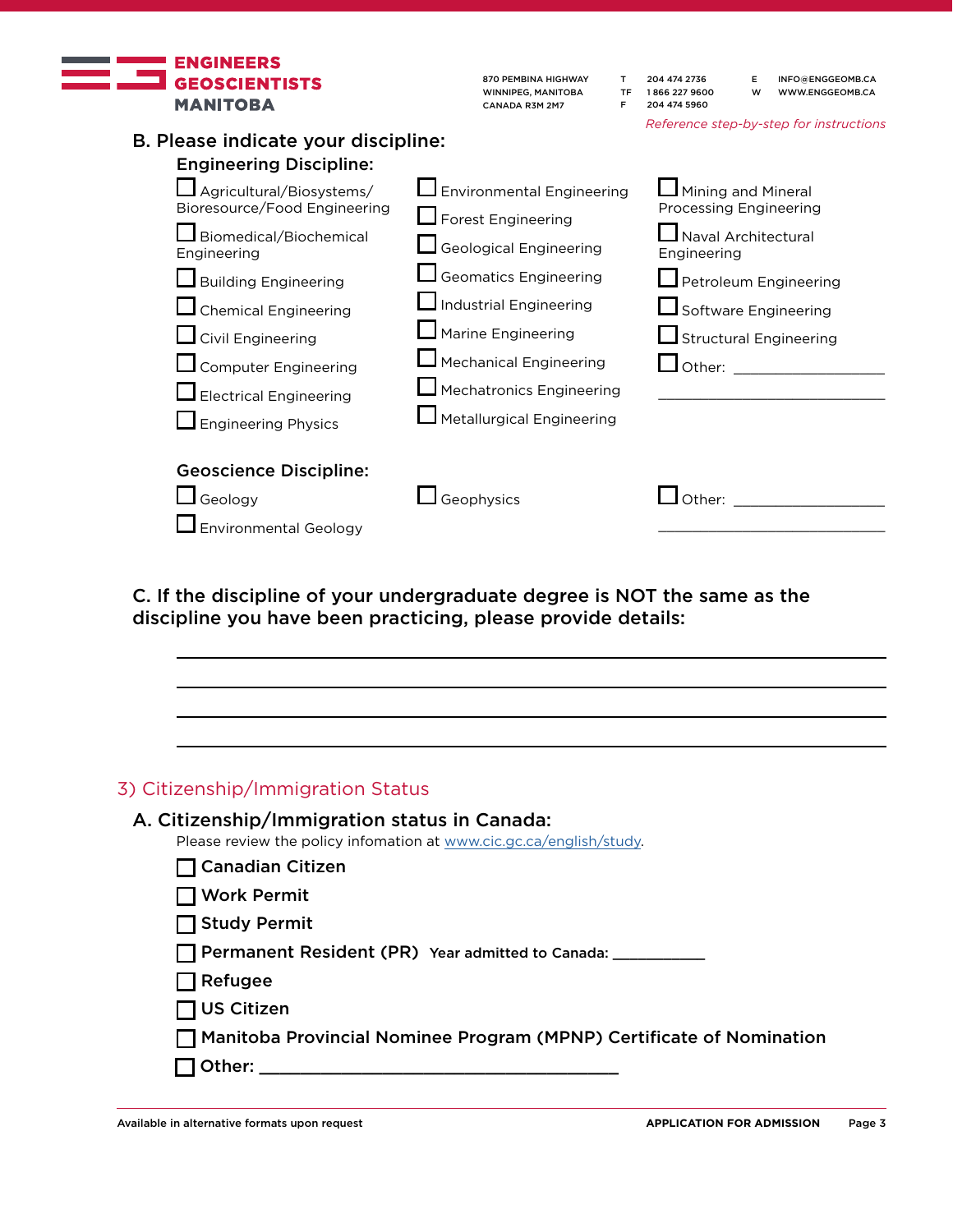

- T 204 474 2736 TF 1 866 227 9600 F 204 474 5960
- E INFO@ENGGEOMB.CA W WWW.ENGGEOMB.CA

*Reference step-by-step for instructions*

# 4) Employer Information

If you are currently unemployed, please leave this section blank.

A. Current Employer/Company Name and Address:

| Department (if applicable)                                                   |                                               |                                                             | Job Title         |          |                                                                                 |
|------------------------------------------------------------------------------|-----------------------------------------------|-------------------------------------------------------------|-------------------|----------|---------------------------------------------------------------------------------|
| Unit/Apartment                                                               | Number                                        | <b>Street Name</b>                                          |                   |          |                                                                                 |
| City                                                                         |                                               | Province/State                                              | Postal/Zip Code   |          | Country                                                                         |
| Telephone                                                                    |                                               | Mobile                                                      | Email             |          |                                                                                 |
|                                                                              |                                               |                                                             |                   |          | Membership End Date: _____________                                              |
| Canada?<br>$\sqcap$ No<br><b>Yes</b>                                         |                                               | Name all associations and indicate the ID/file/reference #: |                   |          | B. Have you ever applied to any other Engineering or Geoscience association in  |
| Member with a Canadian Association/Order/US State Board?<br><b>No</b><br>Yes |                                               |                                                             |                   |          |                                                                                 |
|                                                                              |                                               | Please list all. Attach extra pages if needed.              |                   |          | C. Have you ever applied OR are currently/were you registered as a Professional |
|                                                                              | Canadian Association/<br>Order/US State Board | File/<br>Reference #                                        | <b>Start Date</b> | End Date | <b>Current Status</b><br>Active/Resigned/<br>Written Off                        |
|                                                                              |                                               |                                                             |                   |          |                                                                                 |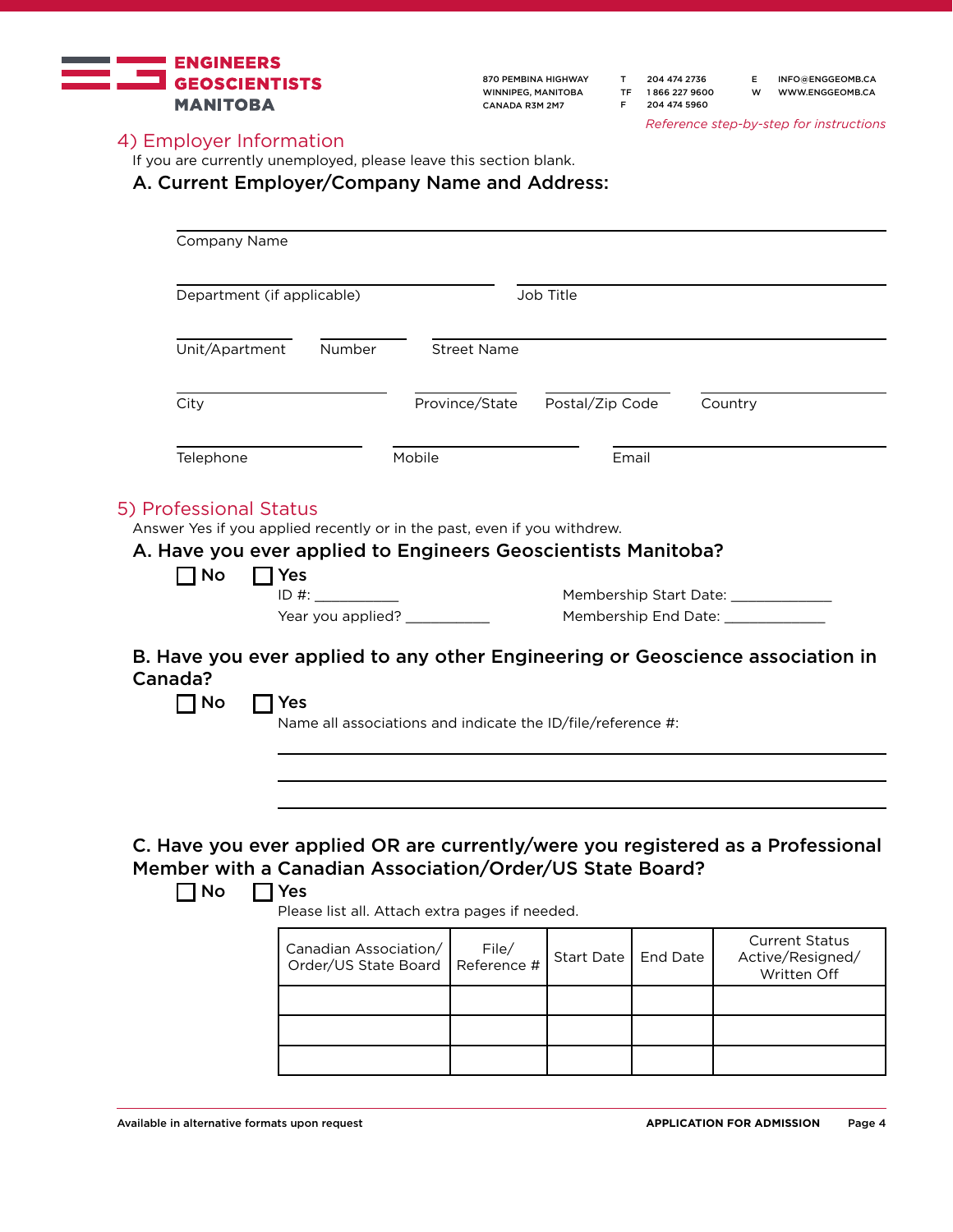

T 204 474 2736 TF 1 866 227 9600 F 204 474 5960

E INFO@ENGGEOMB.CA W WWW.ENGGEOMB.CA

*Reference step-by-step for instructions*

# 6) Education

List your education in chronological order, do not abbreviate, and be sure to provide all requested details.

| Full Name of Institution                                                                                                                       |                                               |                 |
|------------------------------------------------------------------------------------------------------------------------------------------------|-----------------------------------------------|-----------------|
|                                                                                                                                                |                                               |                 |
| Full Name of Degree or Diploma                                                                                                                 |                                               |                 |
|                                                                                                                                                | Date Degree Awarded: _____ / _____            |                 |
| Discipline of Study                                                                                                                            |                                               | <b>MM</b><br>DD |
| City of Institution                                                                                                                            | Country of Institution                        |                 |
| Degree/Diploma Duration:                                                                                                                       |                                               |                 |
| $\Box$ 5 year $\Box$ 4 year $\Box$ 3 year $\Box$ 2 year $\Box$ 1 year $\Box$ Other: _________<br>I attended from: ____________ to ____________ |                                               |                 |
| Was any part of your education completed by:                                                                                                   |                                               |                 |
| Correspondence Online Distance Education                                                                                                       |                                               |                 |
| $\sqsupset$ Yes<br>7 No                                                                                                                        |                                               |                 |
|                                                                                                                                                |                                               |                 |
| <b>Additional Degree/Diploma</b>                                                                                                               |                                               |                 |
| If you do not hold any additional degree(s) or diploma(s), please go to Section 7.                                                             |                                               |                 |
| Full Name of Institution                                                                                                                       |                                               |                 |
|                                                                                                                                                |                                               |                 |
| Full Name of Degree or Diploma                                                                                                                 |                                               |                 |
|                                                                                                                                                | Date Degree Awarded: $\overline{\phantom{a}}$ |                 |
| Discipline of Study                                                                                                                            |                                               | MМ<br>DD        |
|                                                                                                                                                |                                               |                 |

| City of Institution                            | Country of Institution                                                              |
|------------------------------------------------|-------------------------------------------------------------------------------------|
| Degree/Diploma Duration:                       |                                                                                     |
|                                                | $\Box$ 5 year $\Box$ 4 year $\Box$ 3 year $\Box$ 2 year $\Box$ 1 year $\Box$ Other: |
| attended from: but attended from:              |                                                                                     |
| Was any part of your education completed by:   |                                                                                     |
| □ Correspondence □ Online □ Distance Education |                                                                                     |
| Yes<br>I INO                                   |                                                                                     |
| Please give details:                           |                                                                                     |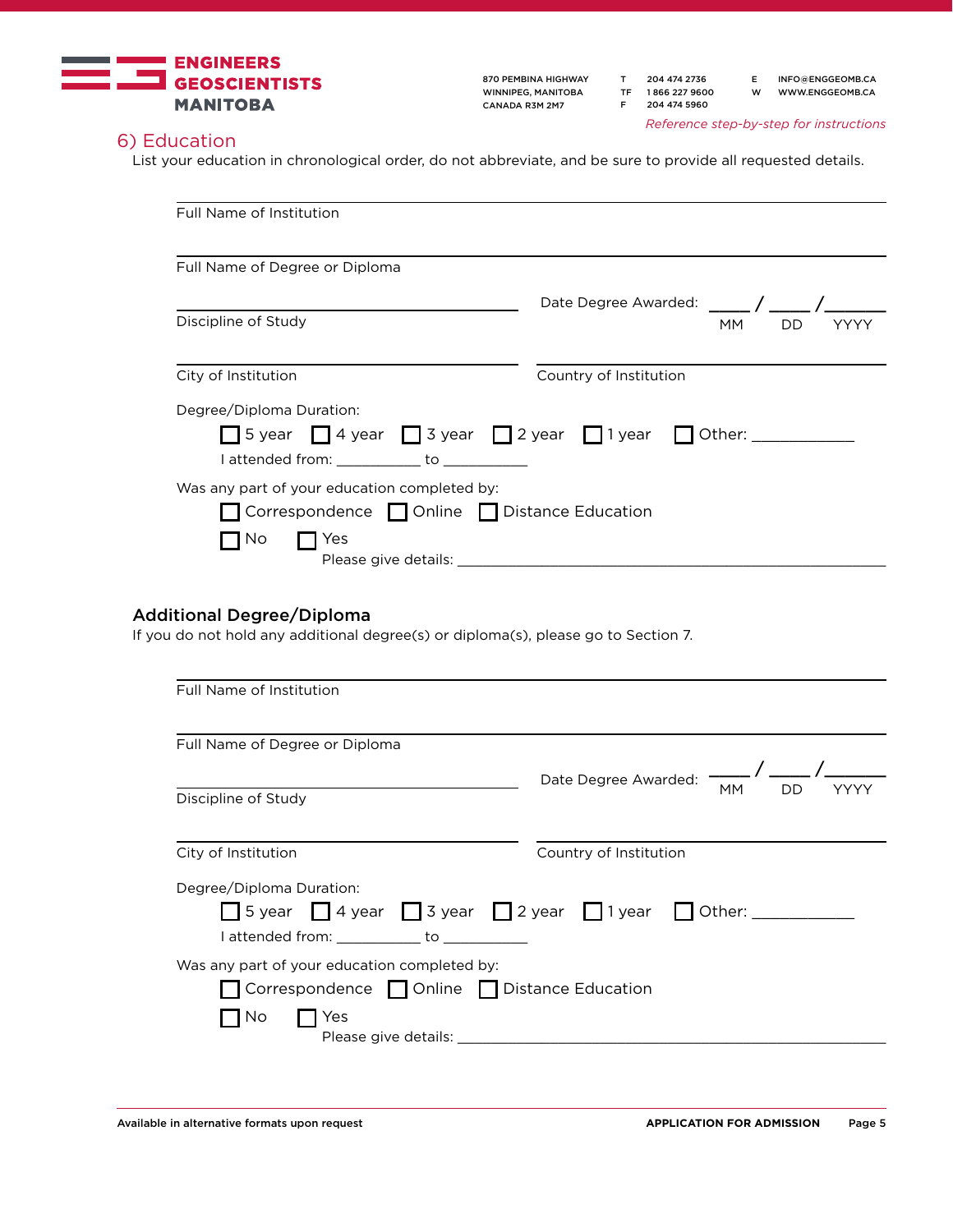

T 204 474 2736 TF 1 866 227 9600 F 204 474 5960

E INFO@ENGGEOMB.CA W WWW.ENGGEOMB.CA

*Reference step-by-step for instructions*

# Additional Degree/Diploma

If you do not hold any additional degree(s) or diploma(s), please go to Section 7.

| Full Name of Institution                                                                                                             |                        |
|--------------------------------------------------------------------------------------------------------------------------------------|------------------------|
|                                                                                                                                      |                        |
| Full Name of Degree or Diploma                                                                                                       |                        |
|                                                                                                                                      | Date Degree Awarded:   |
| Discipline of Study                                                                                                                  | <b>MM</b><br>DD        |
| City of Institution                                                                                                                  | Country of Institution |
| Degree/Diploma Duration:<br>□ 5 year □ 4 year □ 3 year □ 2 year □ 1 year □ Other: ______<br>attended from: to to the lattended from: |                        |
| Was any part of your education completed by:                                                                                         |                        |
| Correspondence   Online   Distance Education                                                                                         |                        |
| Yes<br>No.<br>Please give details:                                                                                                   |                        |

# Additional Degree/Diploma

If you do not hold any additional degree(s) or diploma(s), please go to Section 7.

| Full Name of Institution                                                                                                                                                 |                                                 |
|--------------------------------------------------------------------------------------------------------------------------------------------------------------------------|-------------------------------------------------|
| Full Name of Degree or Diploma                                                                                                                                           |                                                 |
| Discipline of Study                                                                                                                                                      | Date Degree Awarded:<br><b>MM</b><br>DD<br>YYYY |
| City of Institution                                                                                                                                                      | Country of Institution                          |
| Degree/Diploma Duration:<br>$\Box$ 5 year $\Box$ 4 year $\Box$ 3 year $\Box$ 2 year $\Box$ 1 year $\Box$ Other: ______<br>I attended from: _____________ to ____________ |                                                 |
| Was any part of your education completed by:<br>Correspondence Online Distance Education<br>Yes<br>No.                                                                   |                                                 |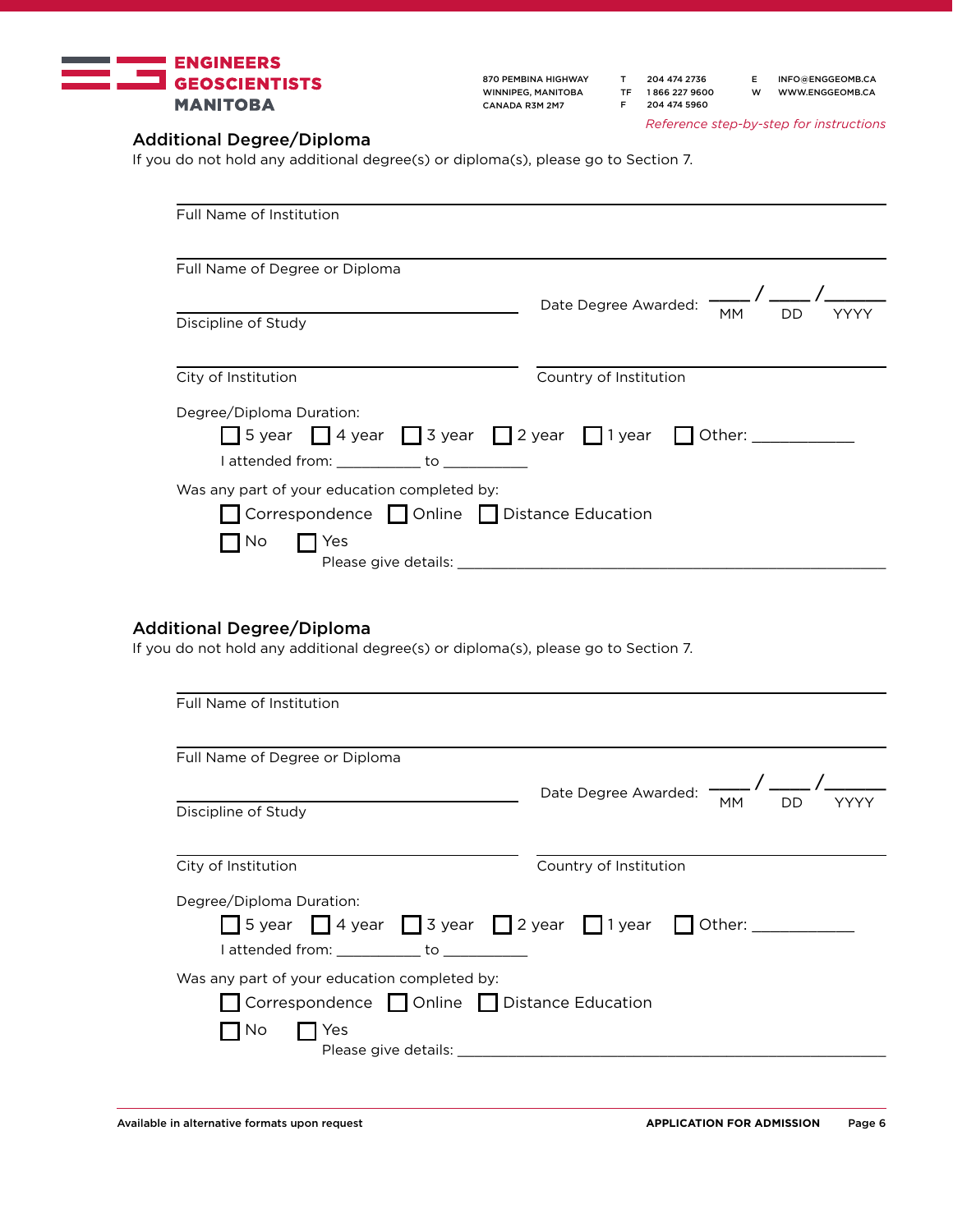

| 870 PEMBINA HIGHWAY |
|---------------------|
| WINNIPEG. MANITOBA  |
| CANADA R3M 2M7      |

| т  | 204 474 2736  |
|----|---------------|
| ΤF | 1866 227 9600 |
| E  | 204 474 5960  |

E INFO@ENGGEOMB.CA W WWW.ENGGEOMB.CA

*Reference step-by-step for instructions*

### 7) English Language Proficiency

English language proficiency is a requirement for membership. The association reserves the right to require applicants to demonstrate proficiency in English. See Language Requirements at [EngGeoMB.ca](http://www.enggeomb.ca/LanguageRequirements.html).

#### A. Please check all that apply:

 $\Box$  English is my first language

□ I completed a degree at the university where English was the language of instruction.

 $\Box$  My scores on the following English language proficiency test(s) meet the Association's language requirements:

| Canadian Level Benchmark Test (CLB)           |                                                               |                           |                    |  |
|-----------------------------------------------|---------------------------------------------------------------|---------------------------|--------------------|--|
|                                               |                                                               | Written: Oral: Listening: | Reading: _________ |  |
| Test of English as a Foreign Language (TOEFL) |                                                               |                           |                    |  |
|                                               | $\overline{MM}$ DD                                            |                           |                    |  |
|                                               |                                                               |                           |                    |  |
| MM.                                           | Test Date: ______ / ______ / ________<br>DD. L<br><b>YYYY</b> | Score: ________           |                    |  |

 $\Box$  I correspond in both English and French

If you have not checked one of the above, please explain why you feel you are proficient in the use of the English language, and therefore meet the Association's language requirements:

#### 8) ABC Test

See ABC Test at EngGeoMB.ca to determine if you must write the ABC Test. *Does not apply to Canadian Mobility applicants.*

#### A. Please check all that apply:

No Yes Member ID: \_\_\_\_\_\_\_\_\_\_\_

#### I have already passed the ABC Test:

| N٥ |  | YAS |
|----|--|-----|
|----|--|-----|

#### 9) Professional Practice Exam

See Professional Practice Exam at [EngGeoMB.ca](http://www.enggeomb.ca/PPE.html).

Have you passed the Professional Practice Exam?

Yes Year: \_\_\_\_\_\_\_\_\_\_\_

Name of Canadian Association/Order:

 $\Box$  No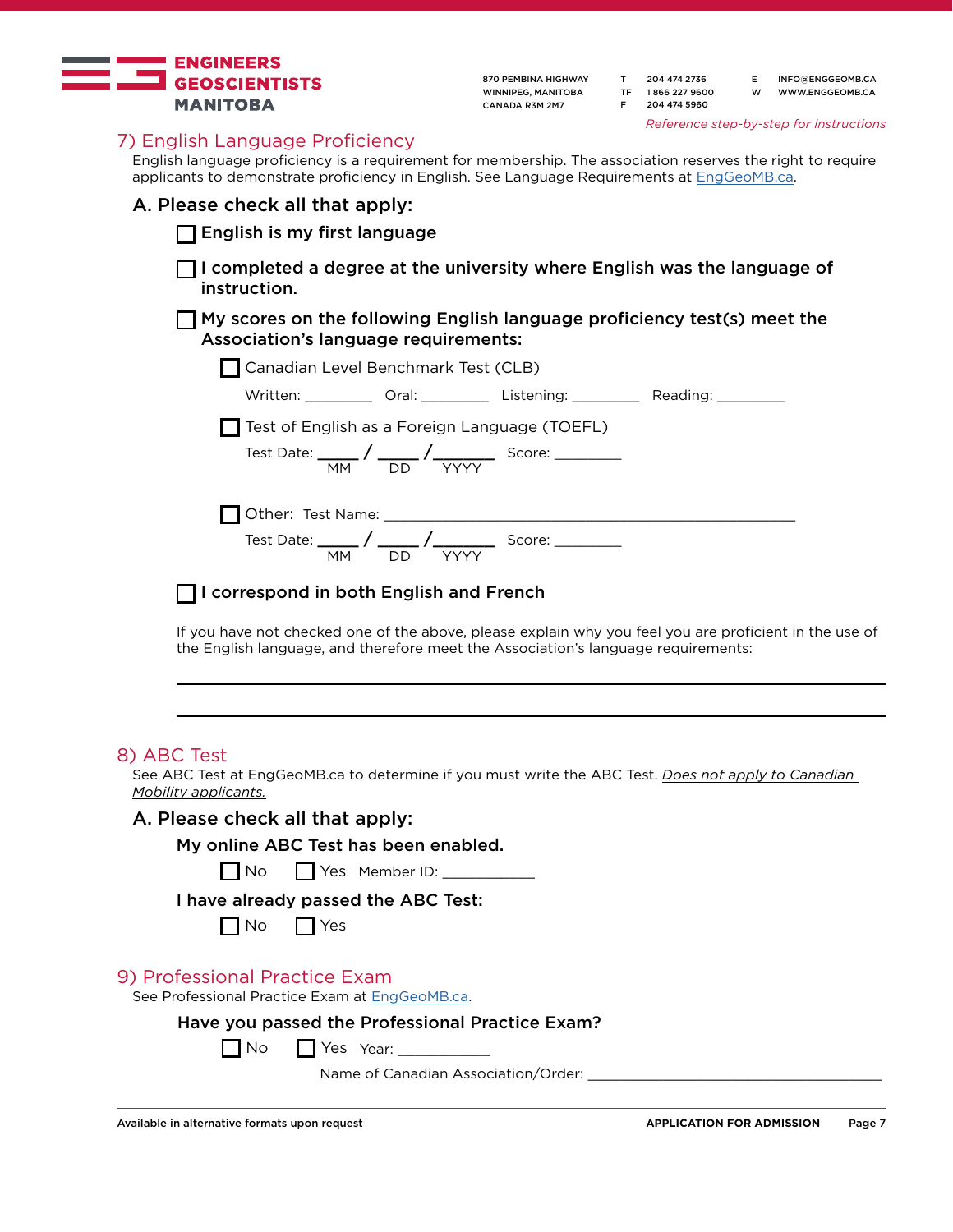

T 204 474 2736 TF 1 866 227 9600 F 204 474 5960

E INFO@ENGGEOMB.CA W WWW.ENGGEOMB.CA

*Reference step-by-step for instructions*

10) Other Information

A. Have you ever been disciplined by a Canadian Engineering or Geoscience Association or a US State Licensing Board:

 $\Box$  No  $\prod$  Yes

B. Do you have any disciplinary action pending against you, by a Canadian Engineering or Geoscience Association or a US State Licensing Board, either as an individual or as a corporate officer?

| Nο<br>٠ |  |
|---------|--|
|---------|--|

C. Have you ever been convicted of a criminal offence in any jurisdiction?

| N٥ | Yes |
|----|-----|
|----|-----|

D. Are you applying for reinstatement?

| n<br>٠ |  |
|--------|--|
|--------|--|

Was your membership terminated due to non-payment of dues? No Yes

Provide details explaining why you allowed your membership to lapse. Attach extra pages if needed.

E. Do you still have your Engineers Geoscientists Manitoba Association seal?  $\Box$  No  $\Box$  Yes  $\Box$  Not applicable

F. If you are licensed in another province or country, please include a .pdf of your proof of license.

G. If you have passed the NCEES Fundamentals of Engineering and/or the NCEES Professional Engineering Exam (USA) please include a .pdf of proof that you have passed it.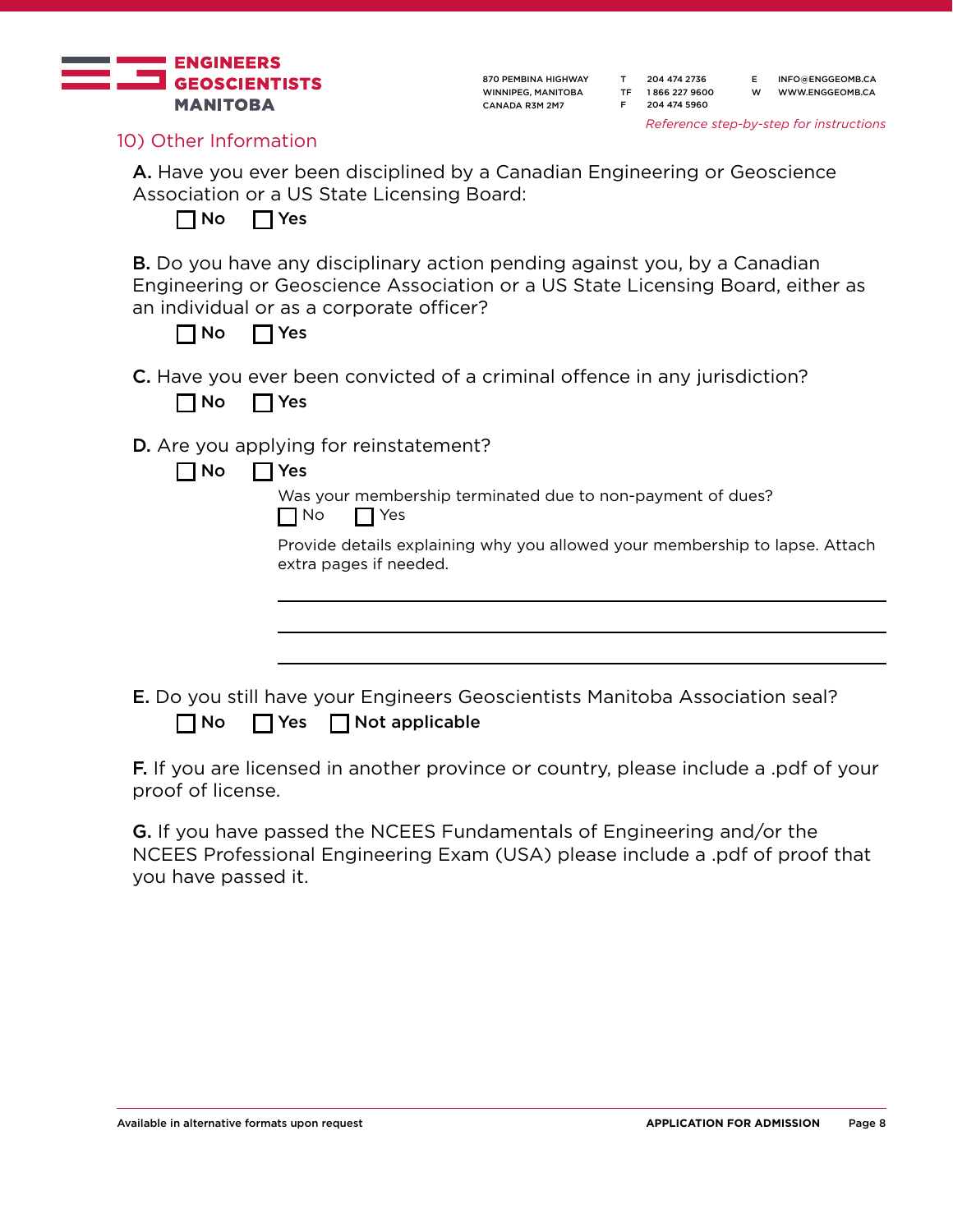

T 204 474 2736 TF 1 866 227 9600 F 204 474 5960

E INFO@ENGGEOMB.CA W WWW.ENGGEOMB.CA

*Reference step-by-step for instructions*

# 11) Declarations & Privacy Consent Statement

#### **Declarations**

The following declarations are essential to the processing of your application. By signing and dating, you indicate that you have agreed to abide by these declarations.

A. I have personally reviewed and am familiar with *The Engineering and Geoscientific Professions Act*, By-laws, and Code of Ethics for the Practice of Professional Engineering and Professional Geoscience, and I agree to abide by the terms contained therein.



B. I declare that all of the statements in this application are complete and correct to the best of my knowledge and belief. I understand that a false statement or failure to provide the information requested may, at any time, disqualify me from registration. I authorize Engineers Geoscientists Manitoba (the Association) to obtain such additional information as it may deem appropriate, from such additional sources as it may deem appropriate, for the processing of my application.



- C. I understand that it is my responsibility to update my contact information with the Association as required. If I fail to do so, the Association will not be held responsible for any consequences related to inaccurate contact information including missed mailings, failure to receive renewal forms, or routing of personal information to other persons not authorized to view such information.
- D. I understand that the Association is required by law to provide certain applicant data information to the Fairness commissioner appointed under *The Fair Registration Practices in Regulated Professions Act* (The FRP Act), but that such information will not reveal the identity of any applicant. Such information may be used by the Fairness Commissioner to prepare reports and for other purposes under the FRP Act. I consent to the personal information that I have provided being used for such purposes.
- E. I understand that the Association is authorized to allow me access to any reports created by myself, but is not authorized to allow me access to any reports created by my supervisor or professional member supervisor or mentor without their written consent. I understand that if I request the return of my information, it shall be copied by the Association and copies sent to me by regular mail or .pdf only, unless otherwise agreed by both the Association and myself. Reasonable charges will apply.



F. I authorize the Association to provide to my employer(s)/potential employer/ supervisor(s)/organization any assessment details/results, the number of months of experience already credited or potentially credited, any professional development credits, volunteer service credits, and the status of my professional practice exam if requested by the employer(s)/supervisor(s) to facilitate the application process. I understand that it is my responsibility to keep my own back-up copies of my own progress report(s).



*NOTE: To practice professional engineering or geoscience within the Province of Manitoba as an employee, partner director, shareholder, principal, or agent of a partnership, corporation or other legal entity, you are not entitled to do so unless that entity has been issued a valid and subsisting Certificate of Authorization under s.16 of the Engineering and Geoscientific Professions Act. Should you violate the requirement, you and the related legal entity for whom you practice may be in violation of s.57 and/or s.59 of the Act. Pursuant to s.65 of the Act, every person who violates any provision of the act is guilty of an offence and liable, in the case of a first offence, to a fine of not more than \$10,000.00, and in the case of any subsequent offence to a fine of not more than \$20,000.00. The Court may also grant an injunction to prevent any further violation of the Act.*

Available in alternative formats upon request **APPLICATION FOR ADMISSION** Page 9